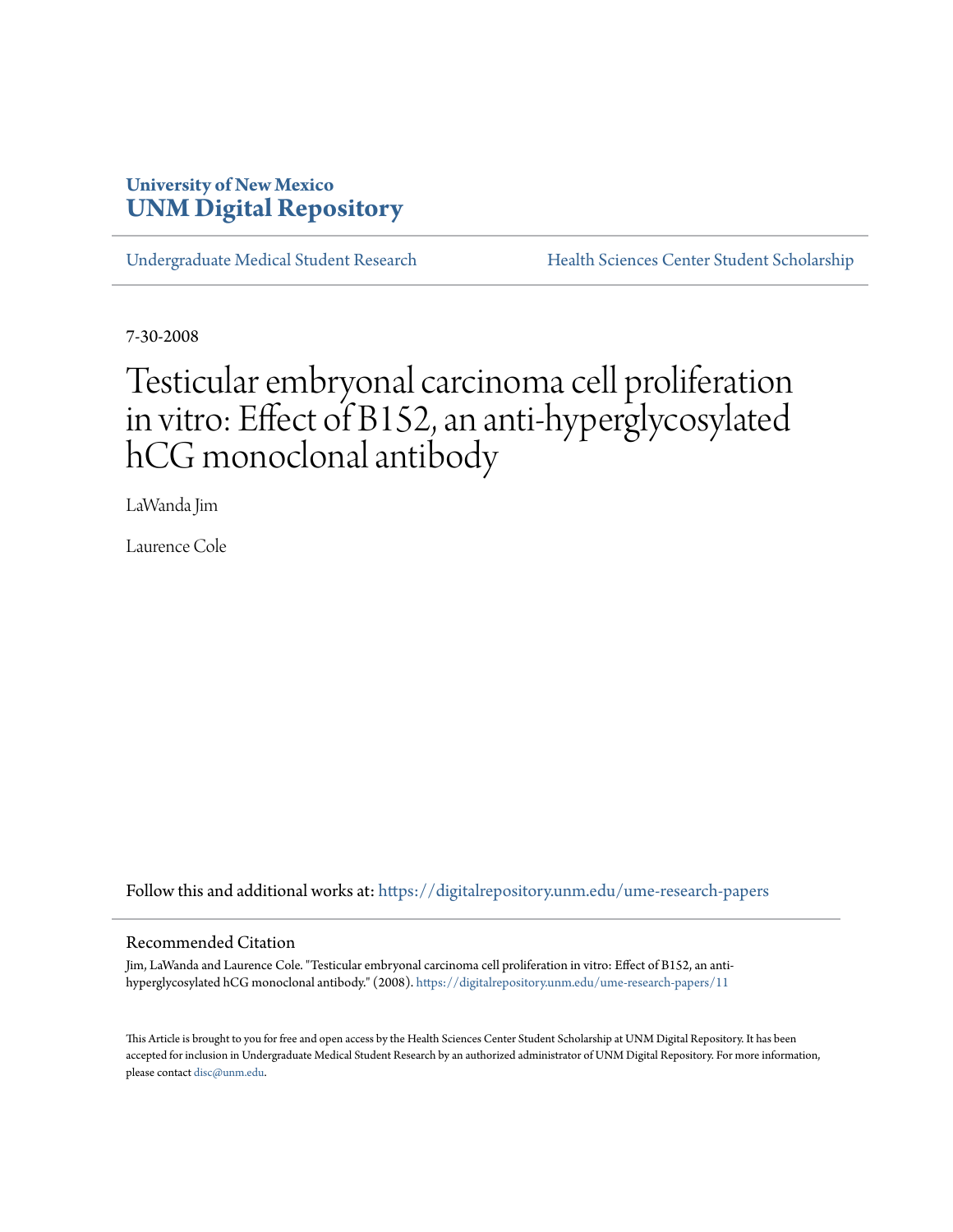Testicular embryonal carcinoma cell proliferation *in vitro*: Effect of B152, an anti-hyperglycosylated hCG monoclonal antibody

> LaWanda Jim, MS-IV University of New Mexico School of Medicine

Faculty Advisor: Laurence Cole, M.D., Ph.D. Division of Women's Health Research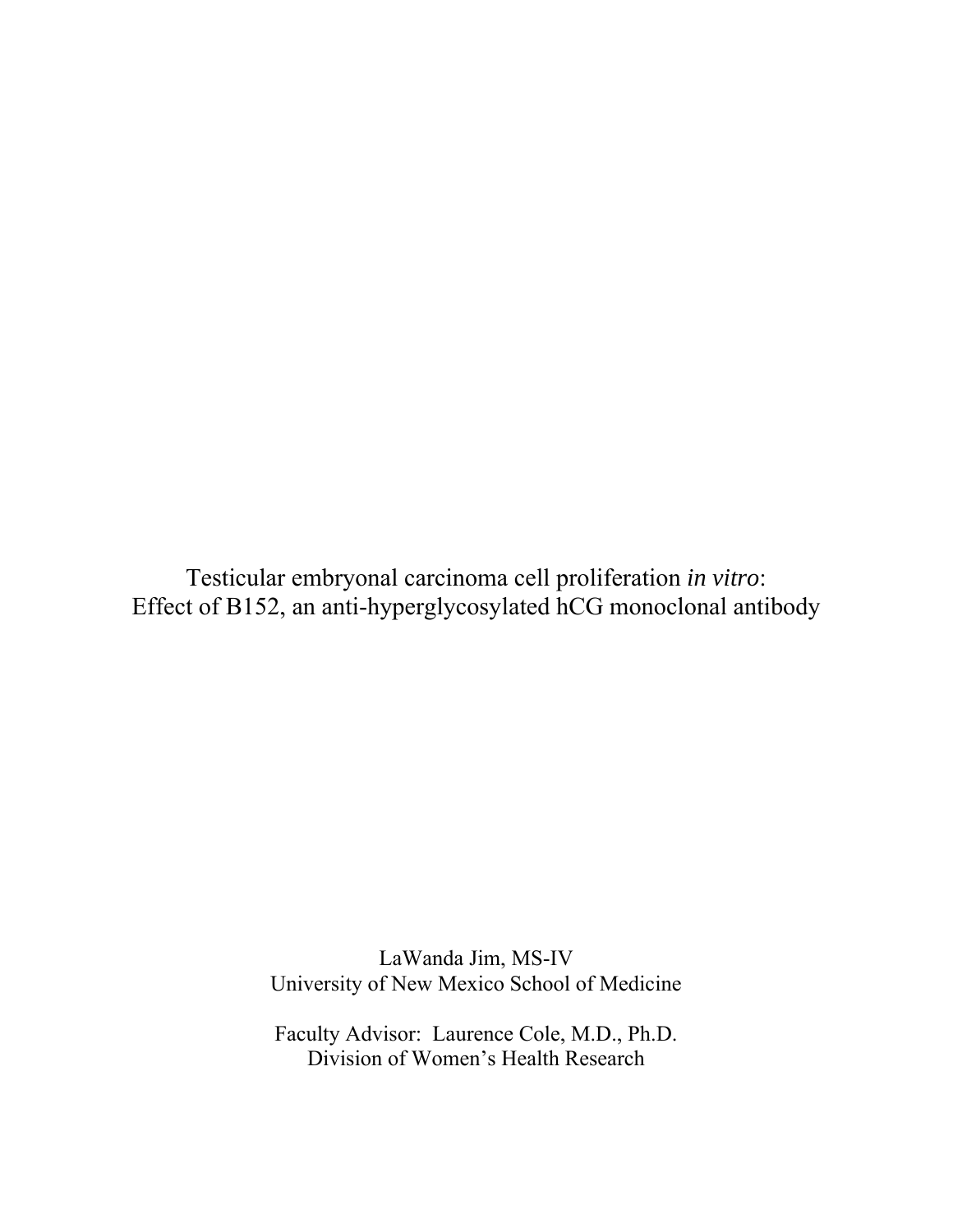### **Abstract**

Hyperglycosylated human chorionic gonadotropin (hCG-H), a variant of hCG, has been shown to promote the growth and invasion of trophoblast cells in early pregnancy placental implantation, choriocarcinoma and testicular germ cell malignancies. In a previous study (15), hCG-H was found to have a significant effect on the growth of a choriocarcinoma cell line, JEG-3, and a testicular embroyonal carcinoma cell line, NTERA. It was also shown that, B152, an anti-hCG-H specific monoclonal antibody, significantly inhibited the growth of these cells *in vitro* and *in vivo* murine models. In this study, we quantified the amount of hCG-H produced by two embryonal carcinoma cell lines, n2102Ep and NTERA 2.clone D1 (NT2/D1). We then investigated the impact of B-152 on the proliferation of each cell line as well as JEG-3.

Over a 72 hour period, n2102Ep was found to produce 0.04 mIU of hCG per 10,000 cells and 0.004 of hCG-H per 10,000 cells. The proportion of hCG-H produced by n2102Ep was 10.0%. NT2/D1 produced 0.02 mIU of hCG per 10,000 cells and 0.002 mIU of hCG-H per 10,000 cells. The proportion of hCG-H produced by NT2/D1 was 11.5%. We then cultured these cell lines and JEG-3 in seven different concentrations of B152 ranging from 0.0 µg/mL to 40 µg/mL for 72 hours. Cell proliferation was determined by measuring the absorbance of each cell line and determining a percentage of proliferation relative to a control without additional B152. Cell proliferation decreased with increasing concentrations of B152 for all three cell lines with significance determined by Bartholomew's Test of increasing means: n2102Ep (P value <0.001), NT2/D1 (P value 0.005), and JEG-3 (P value 0.001).

Results suggest that B152 had a negative effect on the cell proliferation of n2102Ep, NT2/D1, and JEG-3. We conclude that hyperglycosylated hCG appears to inhibit the growth of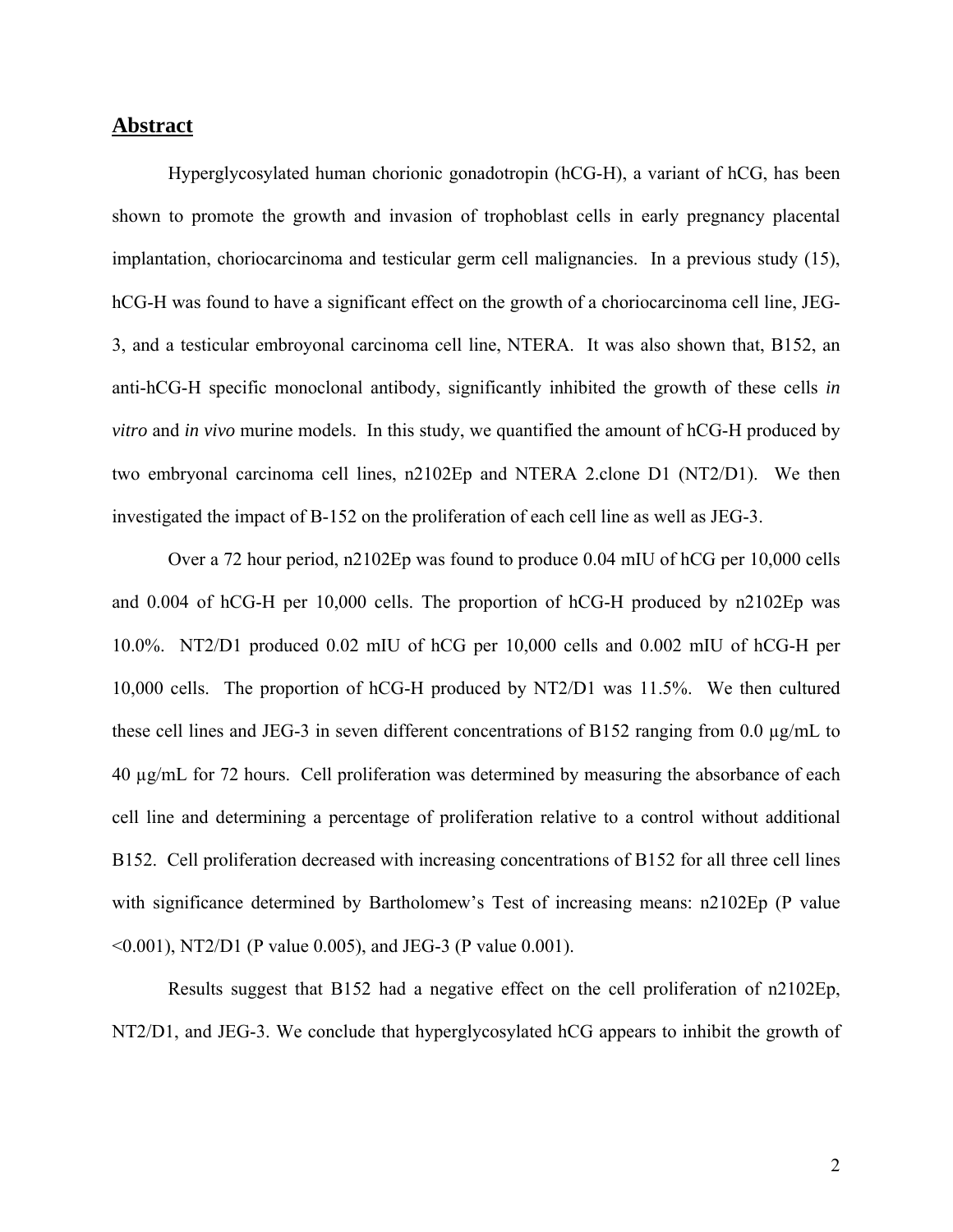two embryonal carcinoma cell lines, n2102Ep and NT2/D1, and confirm earlier studies in which B-152 inhibited JEG-3 growth.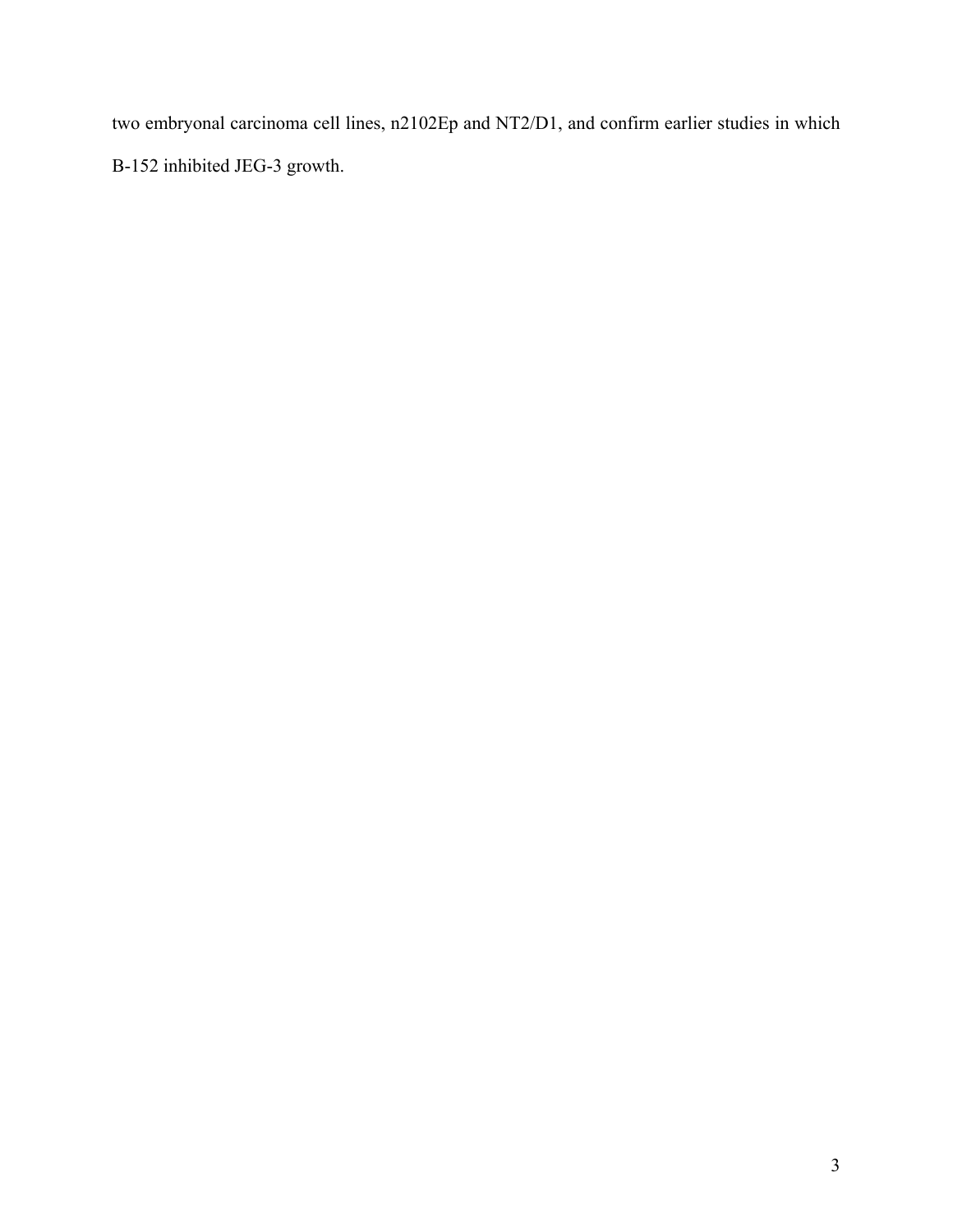Human chorionic gonadotropin (hCG) is a dimeric glycoprotein composed of an αsubunit bound non-covalently to a β-subunit. The heterogeneity of hCG and more than 30% of its molecular weight is due to oligosaccharide side chains. The hCG  $\alpha$ -subunit, which has the same polypeptide sequence as the  $\alpha$ -subunit found in follicle-stimulating, luteinizing, and thyroid-stimulating hormones, is made up of a 92 amino acid sequence with 2 N-linked oligosaccharides. The hCG β-subunit is composed of 145 amino acids with 2 N-linked and 4 Olinked oligosaccharides (1,2). Although six genes for the hCG β-subunit exist on chromosome 19, only two, CGβ3 and CGβ6, express the hCG β-subunit under the regulation of cyclic AMP (3, 4). hCG and its variants are produced by the normal placenta in pregnancy, gestational trophoblastic diseases, and testicular germ cell malignancies (2,5,17,23).

 Testicular germ cell neoplasms account for greater than 90 percent of all testicular malignancies. Though relatively rare and accounting for 1 percent of all malignancies in men, testicular germ cell tumors are the most common neoplasms in young adult males (24). The American Cancer Society had estimated that there would be 7,920 new cases of testicular cancer diagnosed in 2007 (6). In males, germ cell tumors typically afflict young men in the third decade of life, and have a five fold greater incidence in Caucasian males versus African-American males (7,24,27). Risk factors for germ cell tumors of the testis include cryptorchidism, race, environment, estrogenic exposure in early development, and geography (24).

 Non-seminomatous (testicular choriocarcinoma, yolk sac carcinoma, embryonal carcinoma, and teratoma) and seminomatous germ cell testicular malignancies produce hCG. This hormone serves as a serum tumor marker and is used in the diagnosis and clinical management of these tumors (25). Hyperglycosylated hCG (hCG-H), an hCG variant, has been found to be produced by a testicular embryonal carcinoma cell line, NTERA (15). This hormone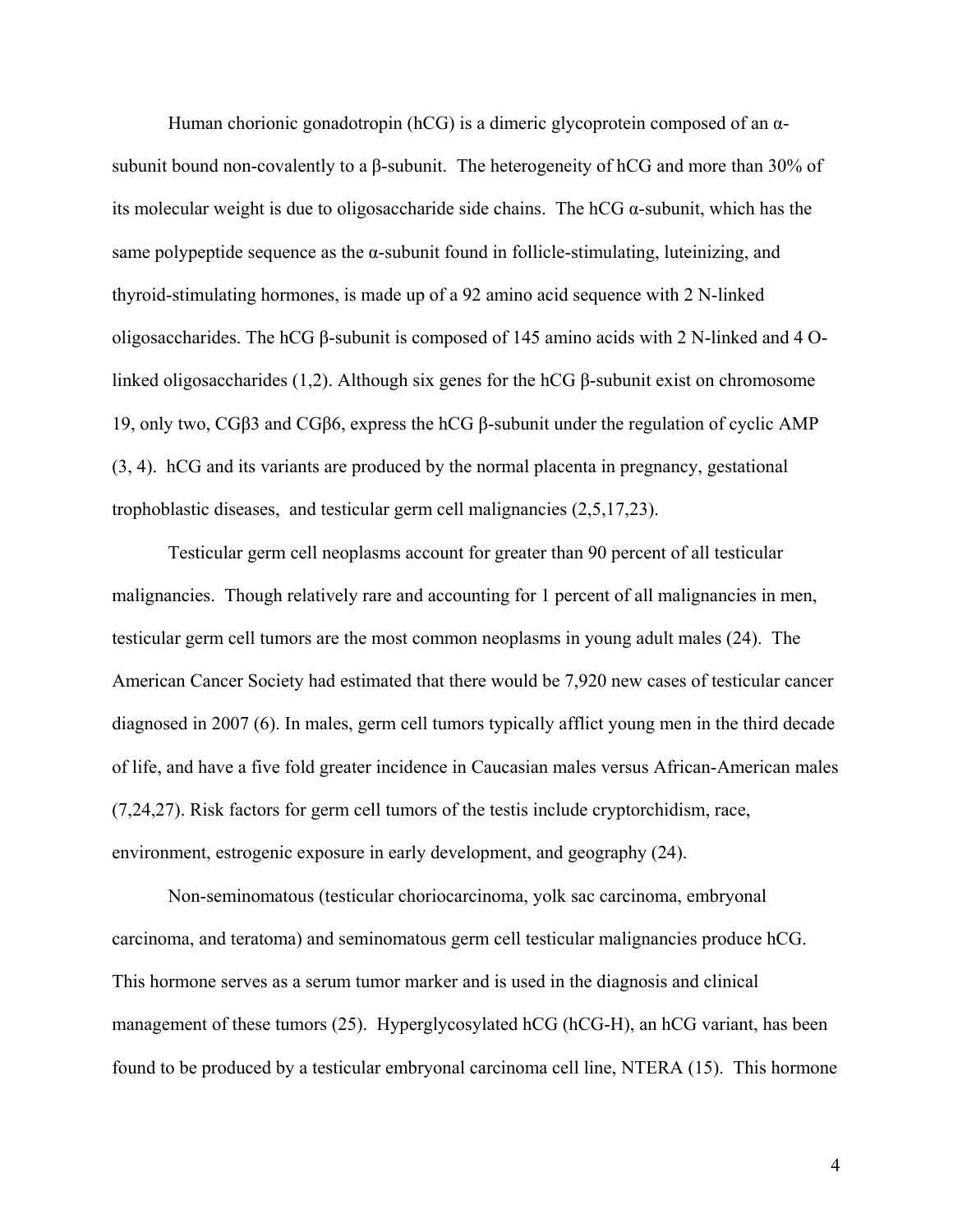variant functions independently of regular hCG with different biological functions, structure, metabolism, and it is produced by cytotrophoblast cells instead of syncytiotrophoblast cells, which produce regular hCG  $(8,10,23)$ .

Hyperglycosylated hCG is the principal form of hCG produced by cytotrophoblast cells at the time of and two weeks following implantation in pregnancy, in gestational trophoblastic diseases (invasive hydatidiform mole, quiescent gestational trophoblastic disease, and choriocarcinoma), and in testicular germ cell malignancies (5,8,9,15,17,18,20,21,23). It functions as an autocrine and blocks TGF-beta activity, which allows for increased cytotrophoblast proliferation. It also promotes hemochorial implantation in the second trimester thereby possibly preventing preeclampsia. The uses of hCG-H as a biomarker include serum tumor marker with 100% sensitivity and 100% specificity for certain actively invasive neoplasia, a marker for Down Syndrome pregnancy, and a predictor of pregnancy failure (10,14,18,23,28).

The hCG-H produced by choriocarcinoma or testicular germ cell malignancies is greater in size (>40,000 vs. 36,700 Da) than hCG produced during pregnancy. This larger size is attributed to the presence of larger and more complex oligosaccharides on choriocarcinoma hCG (1, 13, 30). The hCG found in pregnancy urine was found to have primarily tri- and tetrasaccharide O-linked oligosaccharides and hCG samples from the urine of choriocarcinoma patients over 50% of the O-linked oligosaccharides were hexasaccharide in structure (13). A study in 1997 demonstrated that overall, the hCG in first trimester pregnancy urine had up to 19% hexasaccharide structures (mean = 15.6%) and choriocarcinoma urine hCG contained 48- 100% hexasaccharides (mean  $= 74.2\%$ ), which demonstrates that the hyperglycosylated hCG is the principal hCG found in choriocarcionomas (1). In addition, greater fucose content on the Nlinked oligosaccharides and greater sialic acid contents of hCG-H has been noted (30). More

5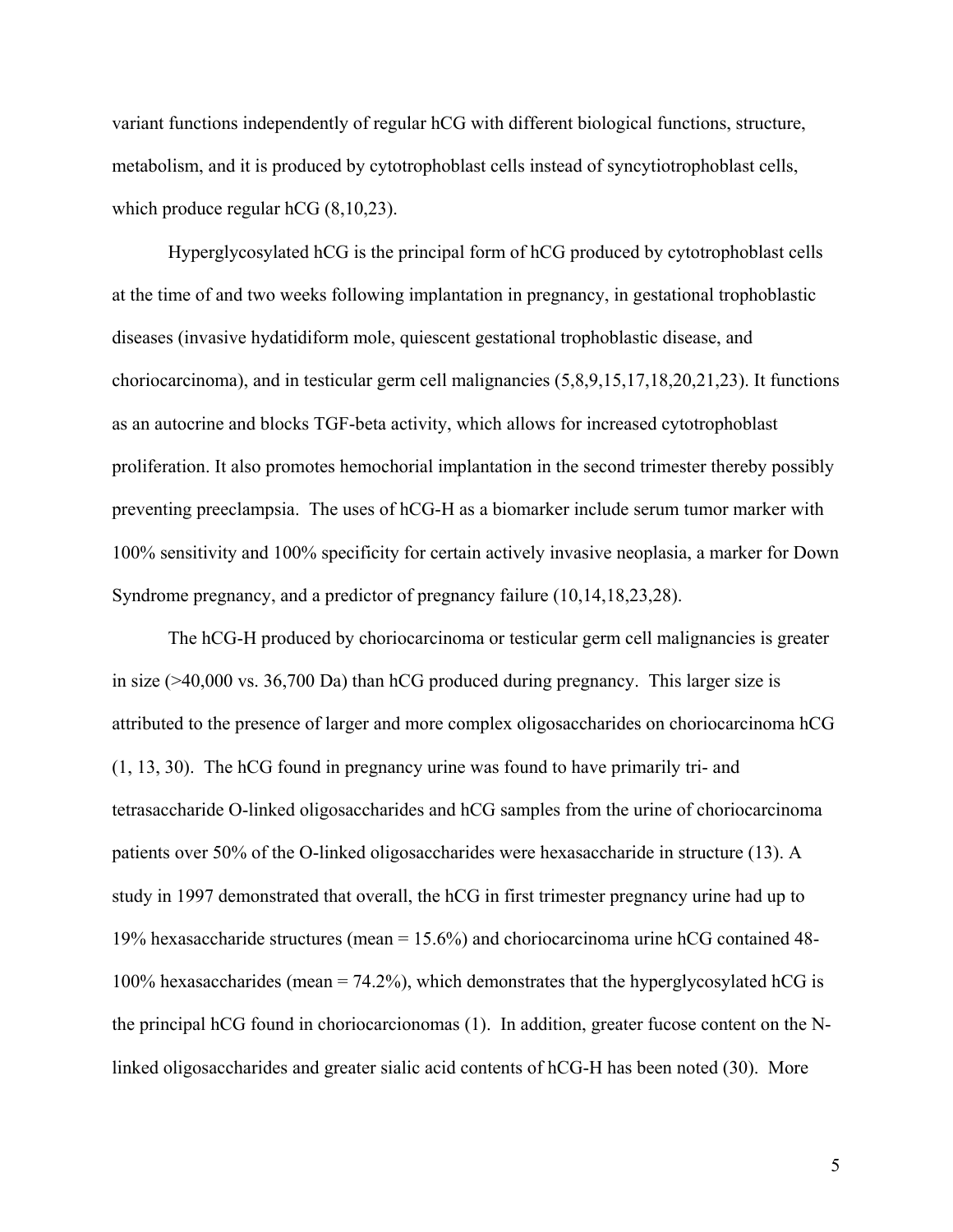recently, the predominance of biantennary oligosaccharides on serine 127, 132, and 138 of  $\beta$ subunit of hCG-H in choriocarcinoma and triantennary N-linked oligosaccharides on the  $\alpha$  and  $\beta$ subunits of hCG-H from choriocarcinoma cases were noted to account for hCG and hCG-H differences (1,2,29,30). Several commercial immunoassays with the ability to detect hCG-H only have been developed (10,12). Birken et al. developed a site specific monoclonal antibody, B-152, against hyperglycosylated hCG-H (19).

Testicular malignancies, especially testicular choriocarcinoma, assume the cytotrophoblast-like physiology of gestational trophoblastic diseases and secrete large quantities of hCG that appear like the hCG in gestational choriocarcinoma (10, 11). It has been reported elsewhere that hyperglycosylated hCG accounts for all the hCG immunoreactivity in conditioned media of three choriocarcinoma cell lines including JAR, JEG-3, and BeWo choriocarcionoma cell lines (17). Testicular embryonal carcinomas have also been shown to produce hCG-H, including NTERA, a testicular embryonal testicular carcinoma cell line (15).

 The effect of hCG-H on the growth and invasion of cytotrophoblasts in JEG-3, a gestational choriocarcionoma cell line and NTERA, a testicular embryonal carcinoma cell line has been demonstrated by Cole et al. They found that hCG-H increases the growth and invasive capability of these cell lines while regular hCG did not have this effect. The action of B152, an anti-hyperglycosylated hCG monoclonal antibody, was also investigated, and it was observed that B152 blocks growth of the JEG-3 and NTERA testicular cancer cell lines *in vitro* and *in vivo* using murine models (15). However, the amount of hCG-H produced by two testicular embryonal carcinoma cell lines, n2102Ep and NT2/D1, is unknown. The effect of B152 on the proliferation of these cell lines *in vitro* is also unknown.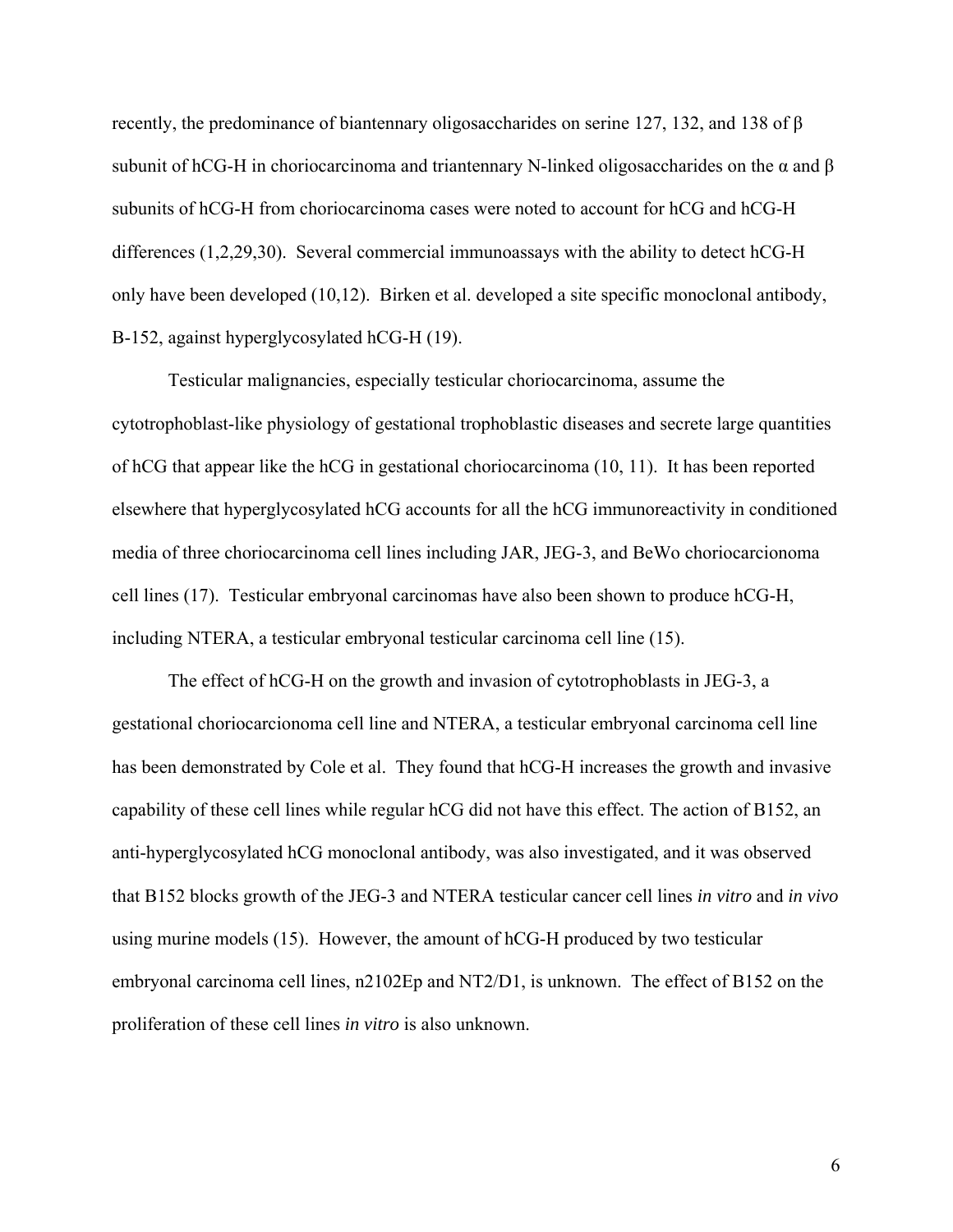We consider the cytotrophoblastic histologic similarities between nonseminomatous testicular malignancies and choriocarcinoma. In this study, we quantify hCG-H production by n2102Ep and NT2/D1. We also examine the effect of B152 on the proliferation of both cell lines in addition to JEG-3. The development of human monoclonal antibodies or humanized antibodies to block testicular germ cell malignancy growth would be clinically useful as a potential cure or adjuvant therapy for these cancers to prevent recurrence or new tumor growth.

#### **Materials and Methods**

#### *Germ cell lines*

 The production of total hCG and hCG-H by two embryonal carcinoma cell lines, n2102Ep and NTERA 2.clone D1 (NT2/D1), was measured in this study. A previous study has demonstrated hCG-H production by JEG-3 choriocarcinoma cell line (ATCC, Manasses, Virginia), and this test was not repeated here (15). The activity of the anti-hyperglycosylated hCG (antibody B152) on all three cell lines were investigated. The testicular embryonal carcinoma cell lines were graciously provided by Peter W. Andrews, University of Sheffield, UK, in DMEM containing 4.5 g/L glucose, 2mM glutamine, and 10% fetal bovine serum.

#### *hCG-H production of two testicular embryonal carcinoma cell lines*

Culture medium was collected from a 95 percent confluent flask of n2102Ep and a 100% confluent flask of NT2/D1. Cells were cultured to confluency in RPMI-1640 medium with 10% fetal calf serum (FCS) (RPMI-10%). The spent culture fluid was used to test for hCG and hCG-H production. Total hCG production by the two testicular embryonal carcinoma cell lines, n2102Ep and NT2/D1, was measured using the Siemens Diagnostics, Inc. (formerly DPC, Los Angeles, CA) Immulite hCG assay on the Immulite automated immunoassay platform. This assay is calibrated in mIU/ml against the  $3<sup>rd</sup>$  International Standard (17,31). This test has been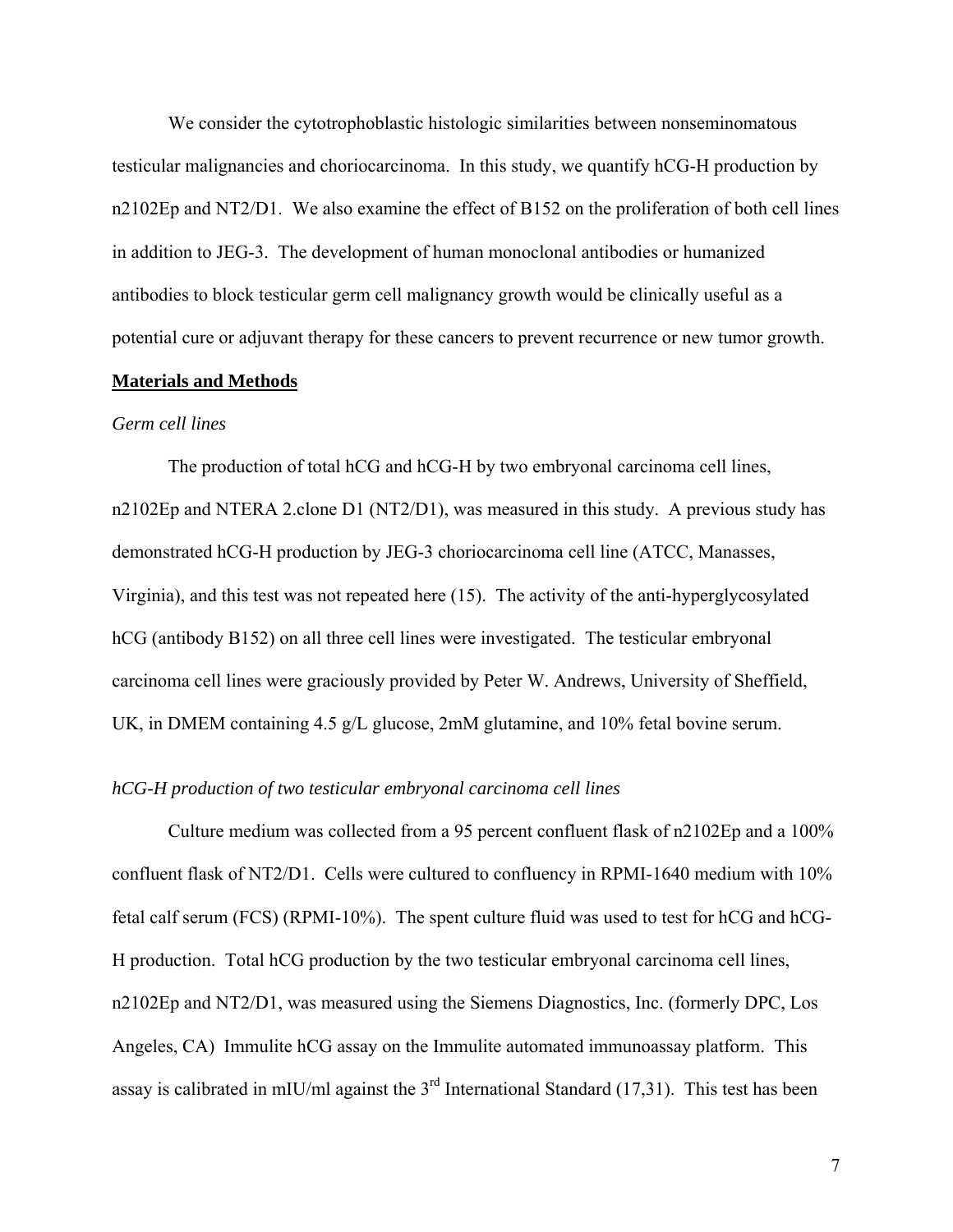shown to equally recognize, on a molar basis, regular hCG, nicked hCG, hCG-H, and free βsubunit (31). hCG-H was measured using an in-house plate immunoassay based on the B152 capture antibody (results in ng/mL).

#### *Action of antibody B152*

The effect of multiple concentrations of anti-hyperglycosylated hCG monoclonal antibody, or B152, on the proliferation of three different cell lines n2102Ep, NT2/D1, and JEG-3 was investigated. Each cell line was seeded at 3000 cells per well in a dedicated 96-well covered cell culture microtitre plate (Becton Dickinson, Meylan Cedex, France). The cells were incubated for 24 hours in RPMI-10%. After the 24 hour incubation, the media was removed from each microtitre plate and 100 µL of fresh media was placed in each of the 96 wells for each cell line. Next,  $100 \mu L$  of media containing one of 7 concentrations was added to the wells for a total of 6 replicates at each concentration. The 7 different concentrations of B152 were prepared from a 1mg/mL concentration of the antibody and RPMI-10%. These concentrations were 1.0  $\mu$ g/ml, 2.5  $\mu$ g/mL, 5.0  $\mu$ g/mL, 10.0  $\mu$ g/mL, 25  $\mu$ g/mL, 50  $\mu$ g/mL, 80  $\mu$ g/mL, and no additive as a control. Final B152 concentrations were as follows: 0.0 µg/mL, 0.5 µg/mL, 1.25 µg/mL, 2.5  $\mu$ g/mL, 5.0  $\mu$ g/mL, 12.5  $\mu$ g/mL, 25  $\mu$ g/mL and 40  $\mu$ g/mL. All three cell lines were then incubated for 72 hours with the varying concentrations of B152 in RPMI-10%.

After 72 hours, the medium was removed from each microtitre plate and replaced with 200 µL RPMI without phenol red. Cells were then incubated for one hour. The cell density was then determined with the published microtitre plate tetrazolium blue method (16)**.** Tetrazolium bromide (Sigma Chemicals, St. Louis MO) was added to the RPMI without phenol red in each well and incubated for 3 hours. Next, the tetrazolium bromide media was removed and 200 µL dimthylsulfoxide (Sigma Chemicals, St. Louis MO) was added to each well to dissolve the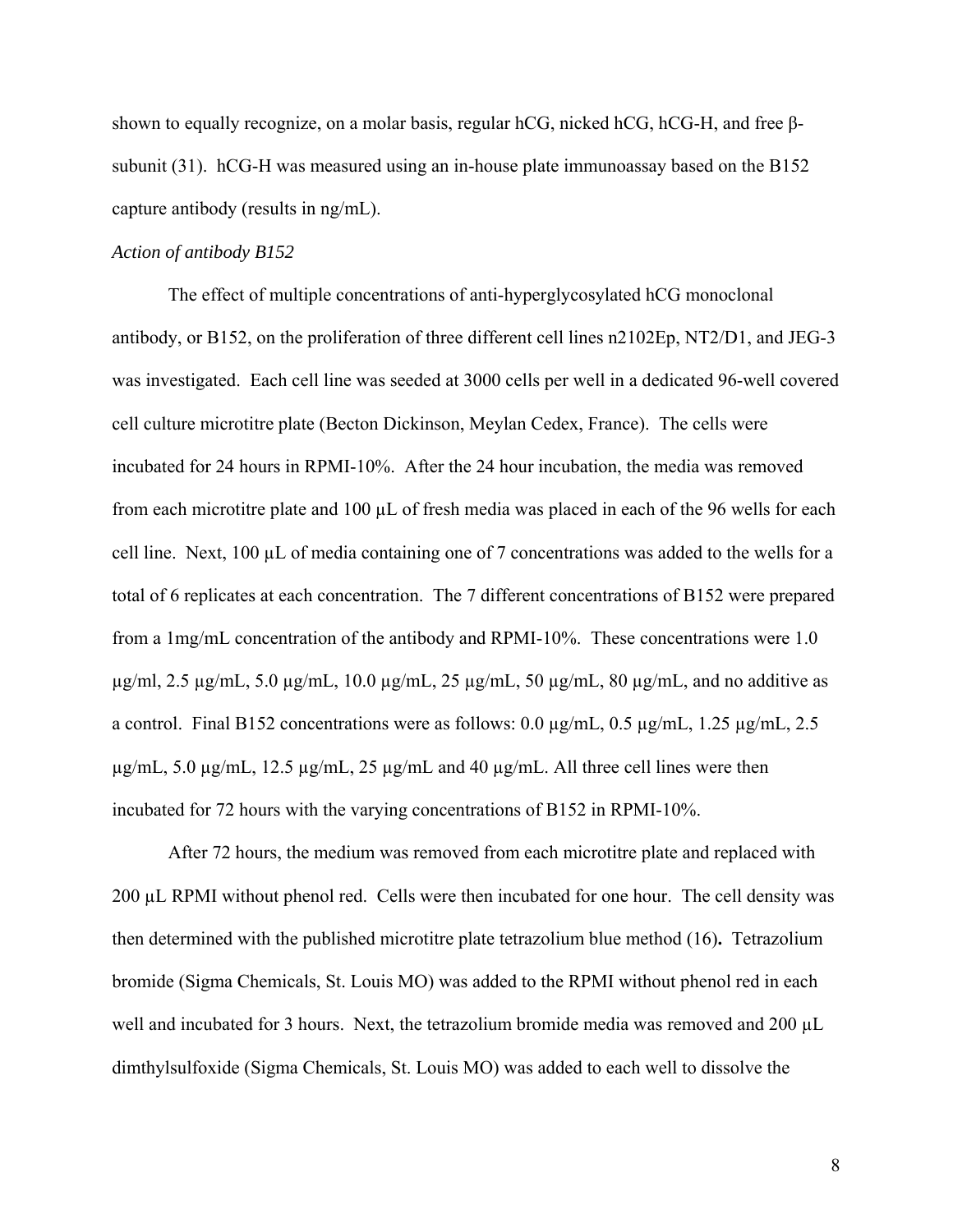formed formizan crystals. The cell proliferation or the absorbance of each well was read at 540 nm in a microtitre plate reader. The effect of B152 was determined following cell proliferation with B152 in sextuplet relative to the average result for 6 wells without B152. Cell proliferation values were determined by the following equation and are presented as the mean  $\pm$  SD. (Microsoft Excel, Redmond, Washington)

$$
\chi_2 = \frac{\sum (100w/\chi_1)}{n}
$$

Where:  $\chi_1$  = The mean absorbance value resulting from the six control wells.

 $\chi_2$  = The mean percentage cell number at each concentration of incubant.

 $\Sigma$  = The sum of the percentage cell number of the six replicates at any one incubation concentration.

 $w =$ The absorbance value of any give test well.

 $n =$ The number of replicates (six) at any one concentration of incubant.

Bartholomew's test of increasing means was used to analyze the results.

#### **Results**

 This study examined the effect of B152, a monoclonal antibody to hyperglycosylated hCG, on the proliferation of two embryonal carcinoma cell lines, n2102Ep and NT2/D1, and JEG-3, a choriocarcinoma cell line. The embryonal carcinoma cell lines were found to produce hCG-H. Over 72 hours, n2102Ep produced 0.02 mIU of total hCG per 10,000 cells and 0.002 mIU of hCG-H per 10,000 cells. The proportion of hCG-H produced by n2102Ep was 11.5%. Over the same time period, NT2/D1 produced 0.04 mIU of total hCG per 10,000 cells and 0.004 mIU of hCG-H per 10,000 cells. The proportion of hCG-H produced by NT2/D1 is 10.0%

(Table 1).

| <b>Source</b>                         | Total hCG, median    | hCG-H, median        | <b>Proportion of hCG-H</b> |  |
|---------------------------------------|----------------------|----------------------|----------------------------|--|
|                                       | $(mIU/10,000$ cells) | $(mIU/10,000$ cells) |                            |  |
| 2102Ep testicular embryonal carcinoma | 0.02                 | 0.002                | 11.5%                      |  |
| cells                                 |                      |                      |                            |  |
| NT2/D1 testicular embryonal carcinoma | 0.04                 | 0.004                | $10.0\%$                   |  |
| cells                                 |                      |                      |                            |  |

Table 1. Production of regular hCG and hCG-H in culture fluid from two testicular embryonal carcinoma cell lines.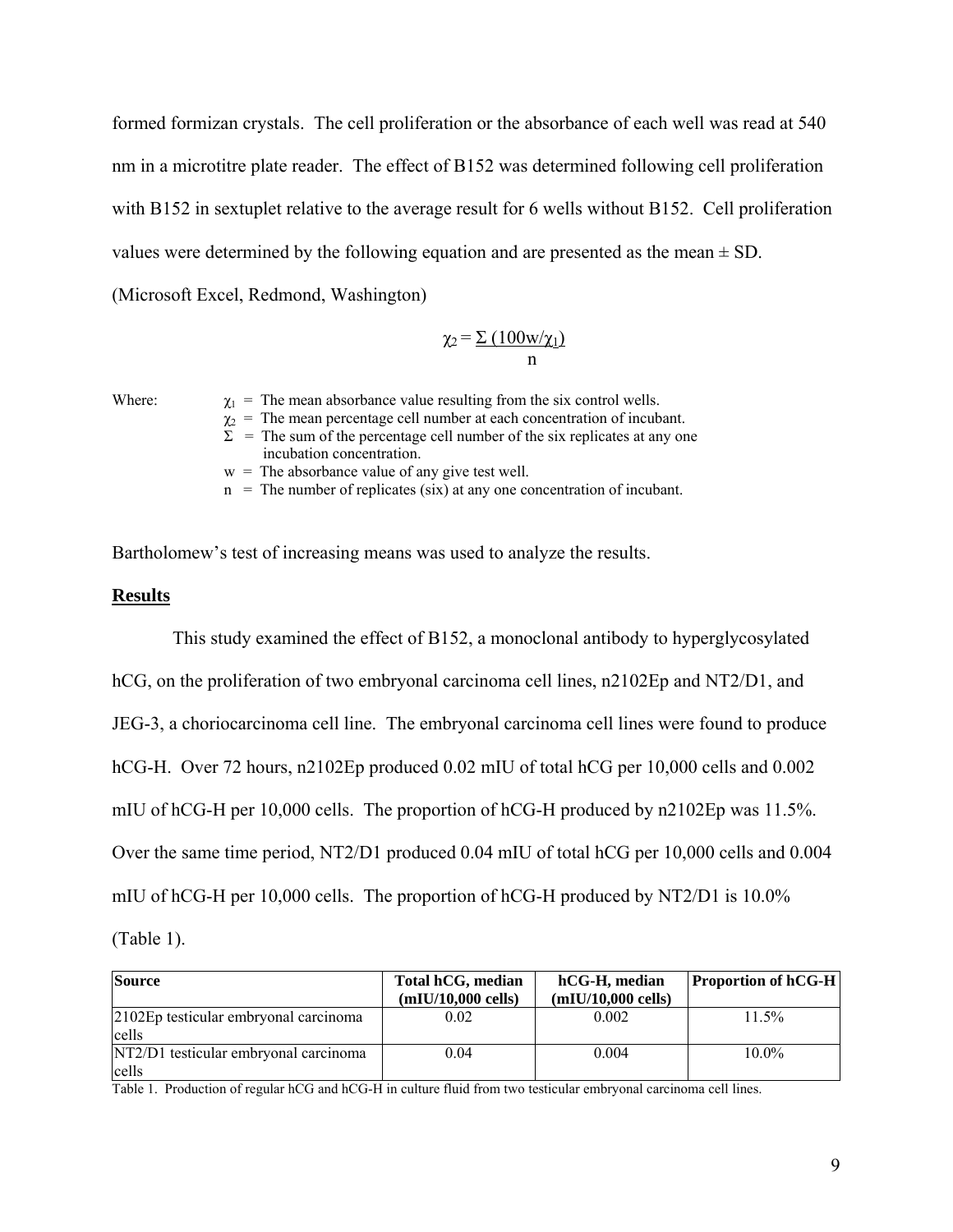Next, all three cell lines, N2102Ep, NT2/D1, and JEG-3 were plated and exposed to increasing concentrations of B152 in replicates of six. The control group for each cell line was allowed to proliferate without the addition of B152. A significant decrease in the proliferation of n2102Ep, NT2/D1, and JEG-3 with increasing concentrations of B152 was observed using Bartholomew's test of increasing means to determine significance (P<0.001, 0.005, and 0.001 respectively) for all three cell lines (Figure 1, Table 2).



Figure 1. Proliferation of Two Testicular Embryonal Cancer Cell Lines and One Choriocarcinoma Cell Line with B152.

| <b>Cell lines</b>      | $B152$ (Anti-hCG-H) |                 |                |                |                 |               |               |  |
|------------------------|---------------------|-----------------|----------------|----------------|-----------------|---------------|---------------|--|
|                        | $0.5 \mu g/ml$      | $1.25 \mu g/ml$ | $2.5 \mu g/ml$ | $5.0 \mu g/ml$ | $12.5 \mu g/ml$ | $25 \mu g/ml$ | $40 \mu g/ml$ |  |
| n2102Ep                | $84.21 \pm$         | $86.43 \pm$     | $83.57 \pm$    | $88.1 \pm$     | $791 \pm$       | $76.15 \pm$   | 57.76 $\pm$   |  |
| testicular             | 4.80%               | 5.08%           | 8.73%          | 7.82%          | $11.04\%$       | 8.85%         | 5.87%         |  |
| embryonal              |                     |                 |                |                |                 |               |               |  |
| carcinoma <sup>a</sup> |                     |                 |                |                |                 |               |               |  |
| NT2/D1                 | $94.77 \pm$         | $85.54 \pm$     | $86.66 \pm$    | $75.56 \pm$    | $73.6 \pm$      | $68.67 \pm$   | $69.35 \pm$   |  |
| testicular             | 14.18%              | $10.11\%$       | $17.37\%$      | 10.49%         | $10.56\%$       | 12.24%        | 12.92%        |  |
| embryonal              |                     |                 |                |                |                 |               |               |  |
| carcinoma <sup>b</sup> |                     |                 |                |                |                 |               |               |  |
| $JEG-3$                | $104.00 \pm$        | $103.65 \pm$    | $98.19 \pm$    | $92.35 \pm$    | $89.13 \pm$     | $85.59 \pm$   | $83.12 \pm$   |  |
| chorio-                | 13.19%              | 4.13%           | 15.80%         | 8.59%          | 4.68%           | 5.48%         | 6.75%         |  |
| carcinoma <sup>c</sup> |                     |                 |                |                |                 |               |               |  |

Table 2: Effect of Monoclonal Antibody B152 (Anti-hCG-H) on Testicular Cancer Cell and Choriocarcinoma Cell Proliferation. a. Significant decrease observed in mean cell growth (Bartholomew's Test), p<0.001.

b. Significant decrease observed in mean cell growth (Bartholomew's Test), p 0.005.

c. Significant decrease observed in mean cell growth (Bartholomew's Test), p 0.001.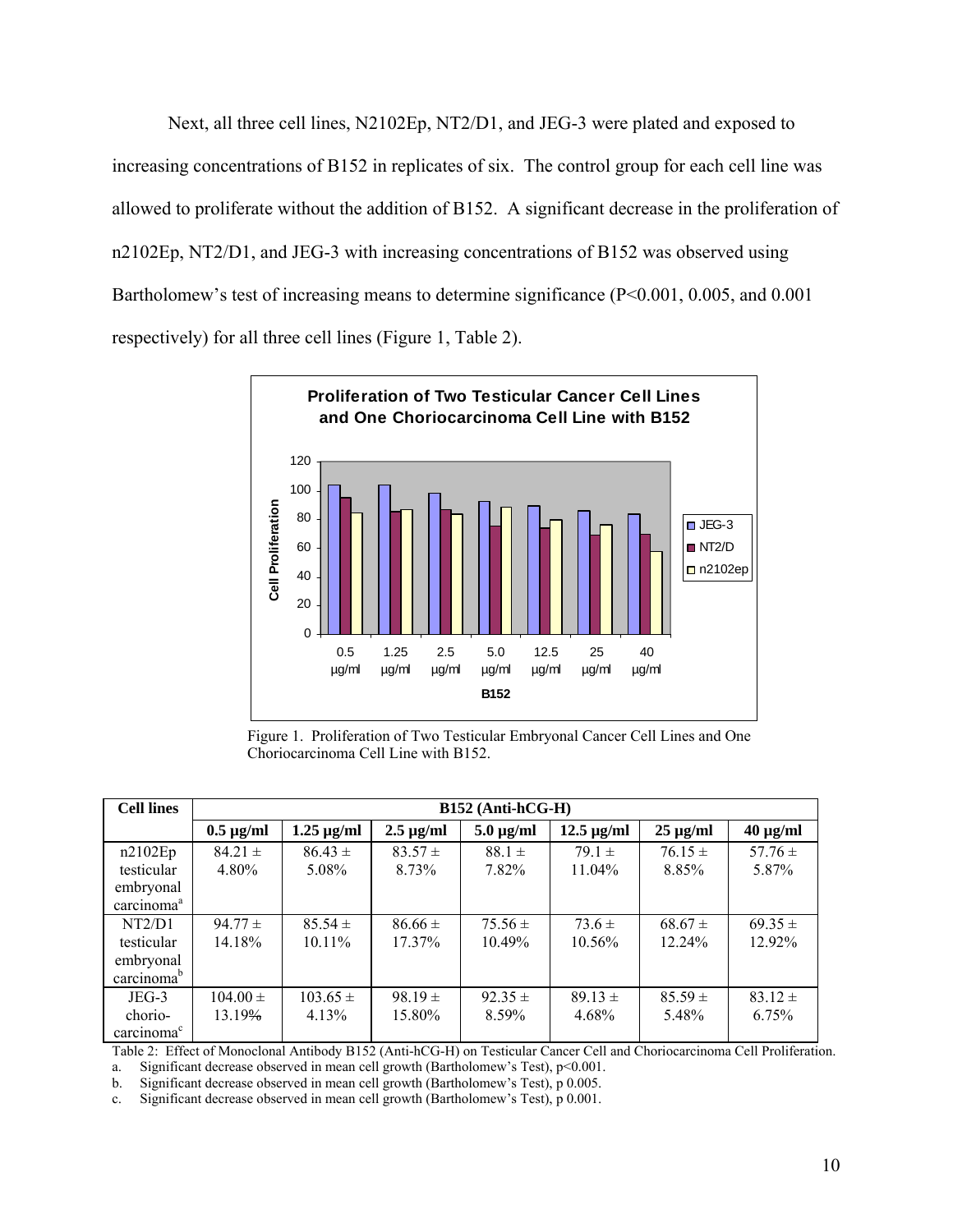#### **Discussion**

Cole et al. previously demonstrated hCG-H production by choriocarcinoma cells and by NTERA, a testicular embryonal carcinoma cell line. They also observed the retardant effect of B152, a monoclonal antibody to hyperglycosylated hCG, on invasion, growth and tumorogenesis of choriocarcinoma and testicular embryonal carcinoma *in vivo* in a murine model and *in vitro*. Finally, they also demonstrated B152's effect on decreased cellular proliferation of JEG-3, a choriocarcinoma cell line, and NTERA, an embryonal carcinoma cell line (15). In this present study, we quantified total hCG and hCG-H production and the proportion of hCG-H produced by two embryonal carcinoma cell lines, n2102Ep and NT2/D1, and JEG-3, a choriocarcinoma cell line. We also examined the effect of B152 on all three cell lines.

Unlike regular hCG, hyperglycosylated hCG is secreted by cytotrophoblast cells in early pregnancy, gestational trophoblast diseases, and testicular malignancies. hCG-H functions as an autocrine and blocks TGF beta activity resulting in increased cytotrophoblast cell proliferation (23). Though it is known that testicular embryonal carcinomas produce hCG, whether these carcinomas produce the hyperglycosylated variant of hCG was unknown (25). We demonstrate that two testicular embryonal carcinoma cell lines, n2102Ep and NT2/D1, produce hCG-H (Table 1), and that B152 appears to inhibit hCG-H (Table 2). Based on these findings, it is inferred that hCG-H promotes cellular proliferation of n2102Ep and NT2/D1. Our findings confirm B152's inhibitory effect on the proliferation of JEG-3, a choriocarcinoma cell line (15). NT2/D1 is an NTERA derivative. Cell proliferation of all three cell lines appears to be significantly decreased with increasing concentrations of B152 (P value 0.001, 0.005, and <0.001, Table 2). This observed decreased was relative to n2102Ep cells not exposed to B152.

11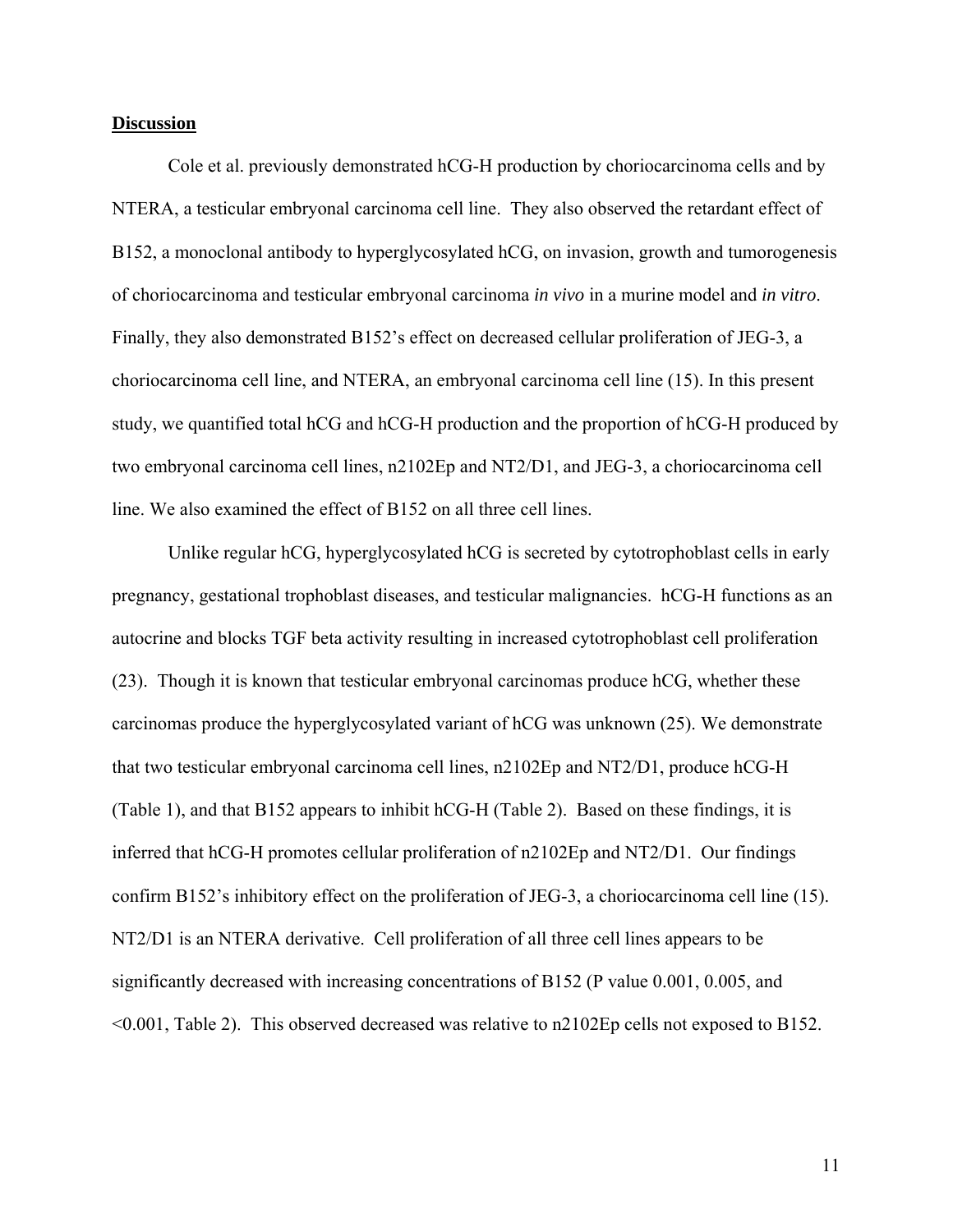The limitation of this study is the control test. Our data suggests that B152 inhibits cellular proliferation of n2102Ep, but there may be a confounding effect from the addition of any antibody to the cell cultures. Further studies involving a better control such as inactive B152 or an IgG antibody may help elucidate B152's effect on these cells. Cell membrane invasion studies and *in vivo* studies would be the next steps to effectively determine B152's effect on the growth of n2102Ep and NT2/D1. This information would useful in the development of human monoclonal antibodies to block testicular germ cell malignancy, which would be clinically useful as a potential cure or adjuvant therapy for the prevention of recurrence or new tumor growth.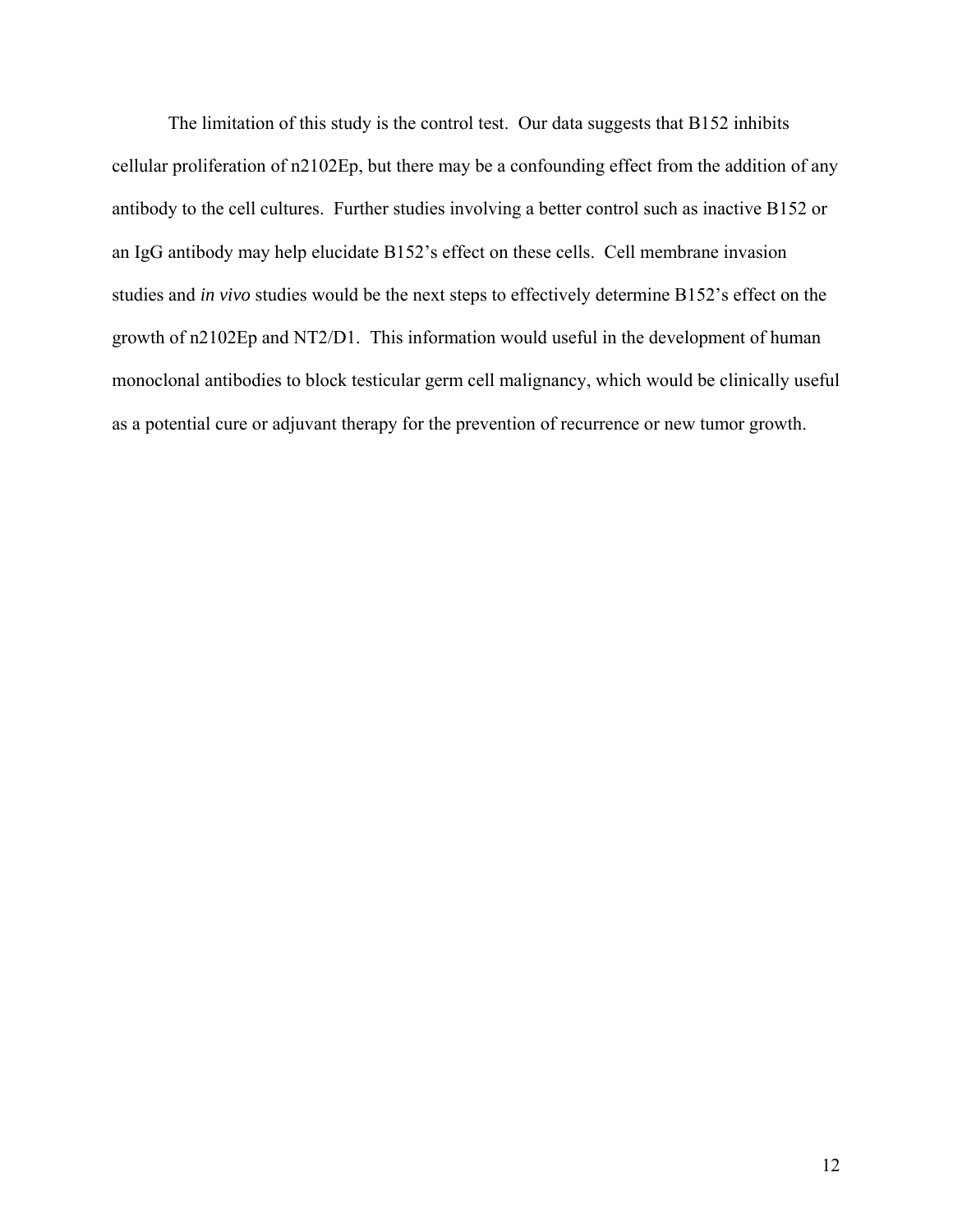## **References**

- 1. Elliott MM, Kardana A, Lustbader JW, Cole LA. Carbohydrate and peptide structure of the α- and β-subunits of human chorionic gonadotropin from normal and aberrant pregnancy and choriocarcinoma. *Endocrine* 7:15-32. (1997)
- 2. Cole LA. Immunoassay of hCG, its free subunits and metabolites. *Clin Chem* 43: 2233- 43. (1997)
- 3. Policastro PF, Daniels-McQueen S, Carle G, Boime I. A map of the hCG beta-LH beta gene cluster. *J Biol Chem* 251: 5907-16. (1986)
- 4. Jameson JL, Lindell CM. Isolation and characterization of the human chorionic gonadotropin beta subunit (CG beta) gene cluster: regulation of a transcriptionally active CG beta gene by cyclic AMP. *Mol Cell Biol* 8: 5100-7. (1988)
- 5. Mann K, Karl HJ. Molecular heterogeneity of human chorionic gonadotropin and its subunits in testicular cancer. *Cancer* 52: 654-660. (1983)
- 6. American Cancer Society.
- 7. Cheville JC. Classification and Pathology of Testicular Germ Cell and Sex Cord Stromal Tumors. *Urol Clin North Am* 26:595-609. (1999)
- 8. Kovaleskaya G, Genbacev O, Fisher SJ, Caceras E, O'Connor JF. Trophoblast origin of hCG isoforms: cytotrophoblasts are the primary source of choriocarcinoma-like hCG. *Mol Cell Endocrinol* 94: 147-55. (2002)
- 9. O'Connor JF, Ellish N, Kakuma T, Schlatterer J, Kovalevskaya G. Differential urinary gonadotropins profiles in early pregnancy and early pregnancy loss. *Prenat Diagn* 18: 1232-1240. (1998)
- 10. Cole LA, Shahabi S, Oz UA, et al: Hyperglycosylated hCG (invasive trophoblast antigen) immunoassay: A new basis for gestational Down syndrome screening. *Clin Chem* 45:2109-2119. (1999)
- 11. Cole LA, Shahabi S, Butler SA, et al: Utility of commonly used commercial hCG immunoassays in the diagnosis and management of trophoblastic diseases. *Clin Chem* 47:308-315. (2001)
- 12. Cole LA, Khanlian SA, Sutton JM, Davies S, Stephens N. Hyperglycosylated hCG (invastive trophoblast antigen, ITA) a key antigen for early pregnancy detection. *Clin Biochem* 36: 647-655. (2003)
- 13. Cole LA. The O-linked oligosaccharides are strikingly different on pregnancy and choriocarcinoma hCG. *J Clin Endocrinol Metab* 65:811-813. (1987)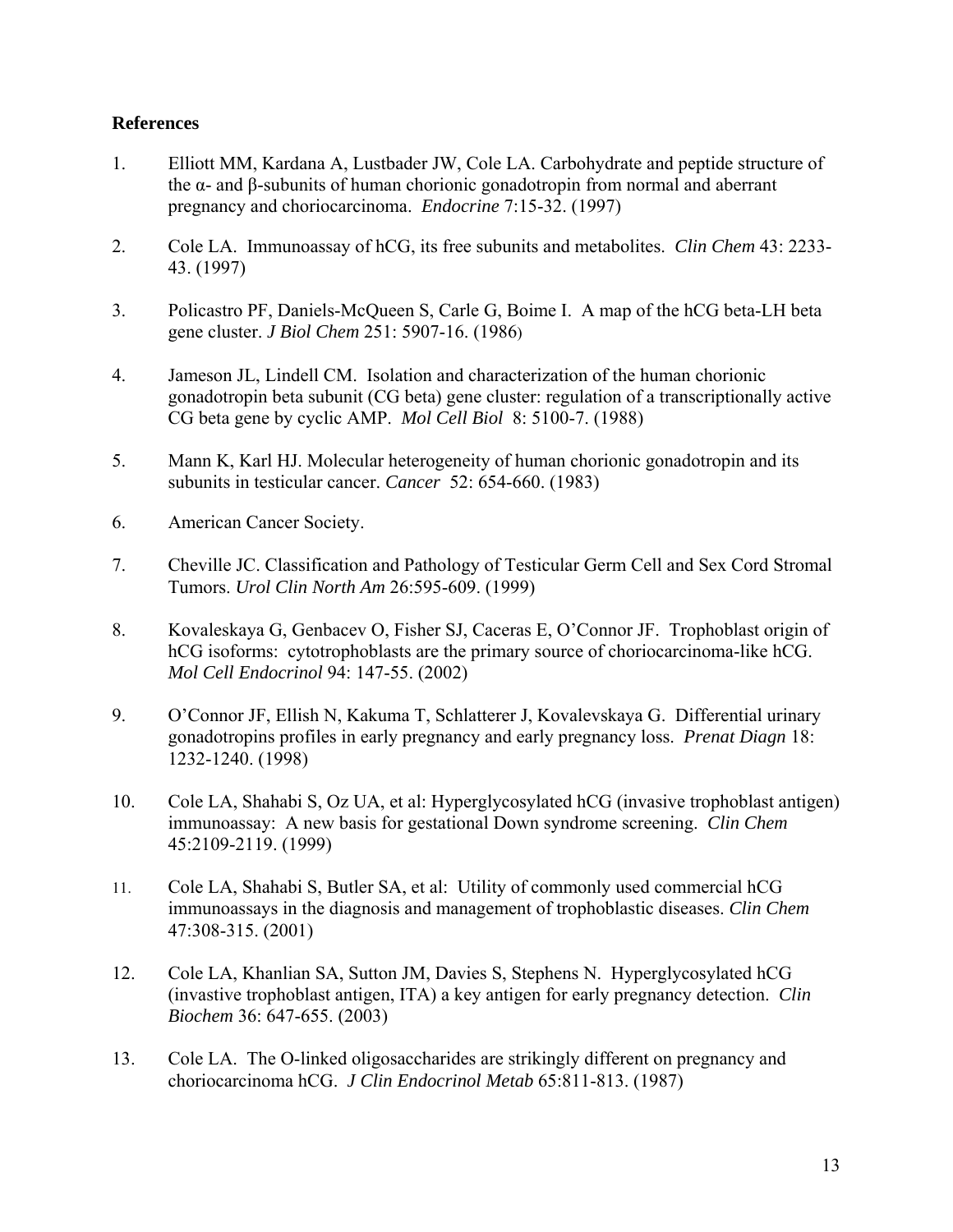- 14. Cole LA, Butler SA, Khanlian SA, Giddinbgs A, Seckl MJ, Kohorn EI. Gestational trophoblastic diseases:2. Hyperglycosylated hCG as a reliable marker of active neoplasia. *Gynecol Oncol* 102:151-159. (2006)
- 15. Cole LA, Khanlian SA, Riley JM, Butler SA. Hyperglycosylated hCG in gestational implantation and in choriocarcinoma and testicular germ cell malignancy tumorigenesis. *J Repro Med* 51:919-929. (2006)
- 16. Butler SA, Ikram MS, Mathieu, Iles RK. The increase in bladder carcinoma cell population induced by free beta subunit of human chorionic gonadotropin is a result of a n anti-apoptosis effect and not cell proliferation. *Br J Cancer* 82: 1553-1556. (2000)
- 17. Cole LA, Dai D, Butler SA, Leslie KK, Kohorn EI. Gestational trophoblastic diseases: 1. Pathophysiology of hyperglycosylated hCG. *Gynecol Oncol* 102:145-150. (2006)
- 18. Sasaki YA, Ladner DA, Cole LA. Hyperglycosylated human chorionic gonadotropin and the source of pregnancy failures. *Fertility and Sterility* Epublished ahead of print. (2007)
- 19. Birken S, Krichevsky A, O'Connor J, Schlatterer J, Cole LA, Kardana A, et al. Development and characterization of antibodies that differentiate between pregnancy hCG and choricarcinoma hCG. *Endocrine* 10:137-144. (1999)
- 20. Kovalesvskaya G, Birken S, Kakuma T, O'Connor JF. Early pregnancy human chorionic gonadotropin (hCG) isoforms measured by an immunometric assay for choriocarcinomalike hCG. *J Endocrinol* 161:99-106. (1999)
- 21. Kovalevskaya G, Birken S, Kakuma T, Ozaki N, Sauer M, Lindheim S, et al. Differential expression of human chorionic gonadotropin (hCG) glycosylation isoforms in failing and continuing pregnancies: preliminary characterization of the hyperglycosylated hCG epitope. *J Endocrinol* 172:497-506. (2002)
- 22. Hamada AL, Nokabayashi K, Sato A, Kiyoshi K, Takamatsu Y, Laoag-Fernandez JB, et al. Transfection of antisense chorionic gonadotropin β gene into choriocarcinoma cells suppresses the cell proliferation and induces apoptosis. *J Clin Endocrinol Metab* 90:4873-9. (2005)
- 23. Cole LA. Hyperglycosylated hCG. *Placenta* 28:977-986. (2007)
- 24. Bridges B and Hussain A. Testicular germ cell tumors. *Curr Opin Oncol* 19:222-228. (2007)
- 25. Carver BS and Sheinfeld J. Germ cell tumors of the testis. *Ann Surg Oncol* 12:871-880. (2005)
- 26. Huyghe E, Matsuda T, Thorneau P. Recent worldwide increase in incidence of testicular cancer. *J Urol* 170:5-11. (2003)